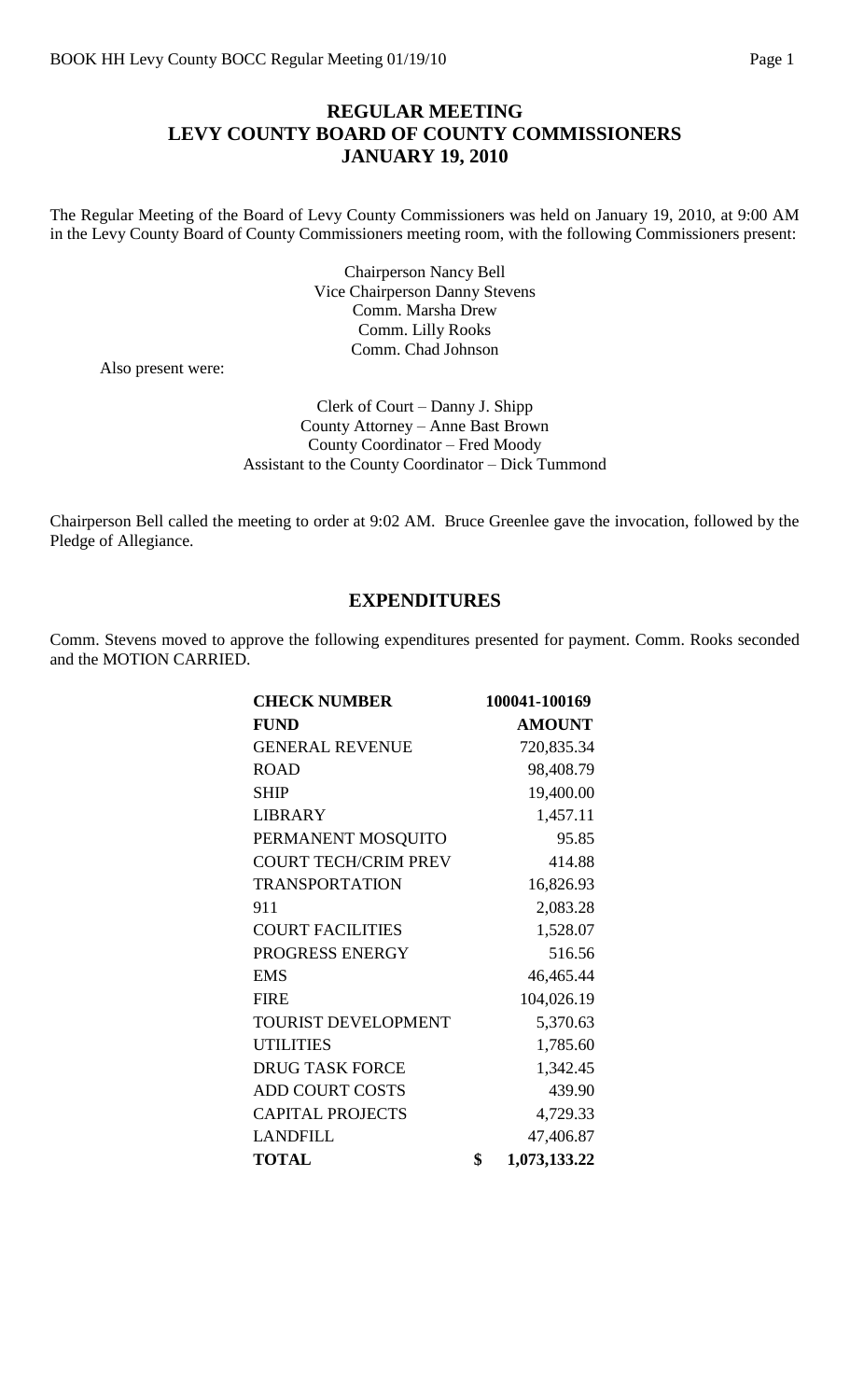# **PUBLIC HEARING**

A. Ordinance 2010-10 relating to the Public School Facilities Element and Capital Improvements Element of the Comprehensive Plan as Submitted.

Ms. Neely presented the Board with Ordinance 2010-01 which is a County initiated application to amend the text of the Levy County Comprehensive Plan Public School Facilities and Capital Improvements Element relating to the annual update of the 5-Year Schedule of Capital Improvements.

Comm. Bell called for public comment. There was none for or against.

Atty. Brown read the Ordinance title into public record.

Comm. Drew made a motion to adopt Ordinance 2010-01. Second was made by Comm. Johnson and the MOTION CARRIES.

## **ZONING**

Rob Corbitt, Director

A. SEP 3-09, Special Event: Fun in the Sun Endurance Festival.

Mr. Corbitt requested approval of SEP 3-09, Special Event: Fun in the Sun Endurance Festival to be held March 4 - 6, 2010 from 7:00 A.M. to 7:00 P.M. Valerie Kanavy spoke regarding the event and answered questions from the Board members.

Comm. Johnson made a motion to approve SEP 3-09, Special Event: Fun in the Sun Endurance Festival. Second was made by Comm. Stevens and the MOTION CARRIES.

## **911 ADDRESSING**

Mike West, 911 Coordinator

A. Request approval of the Dispatch Mapping Support Project Agreement with GeoComm Incorporated.

Mr. West requested approval of the Dispatch Mapping Support Project Agreement with GeoComm Incorporated. He explained it provides for one year of GIS maintenance services and software support services. Comm. Rooks made a motion to approve the Dispatch Mapping Support Project Agreement with GeoComm Incorporated. Second was made by Comm. Stevens and the MOTION CARRIES.

B. Request approval of an Amendment to the Embarq Agreement.

Mr. West requested approval of an Amendment to the Embarq Agreement changing payment of maintenance annually rather than monthly.

Comm. Rooks made a motion to approve the Amendment to the Embarq Agreement changing payment of maintenance annually rather than monthly. Second was made by Comm. Drew and the MOTION CARRIES.

# **COUNTY COORDINATOR**

Fred Moody, County Coordinator

A. Request termination of Lease Agreement with Aquis.

Mr. Moody requested termination of Lease Agreement with Aquis regarding the Guardian ad litem housing agency and program due to roof leaks as well as mold and mildew in the building. Mr. Moody stated Mr. Aqui had indicated repairs would not be done right away and was intending to wait until after his taxes were done to make any repairs. The County leases half of the building while Another Way leases the other half. Mr. Moody stated the Board is required to give six months notice in order to terminate. He indicated a lease could be done through the Levy County School Board for a cost of \$750 per month at the Workforce Connection location. The lease could be done immediately.

Comm. Stevens made a motion to terminate the Lease Agreement with the Aquis.

The motion dies for lack of second.

The Board members discussed the situation of continuing paying the Aquis \$450 per month for the next six months as well as rent to the Levy County School Board at \$750 per month.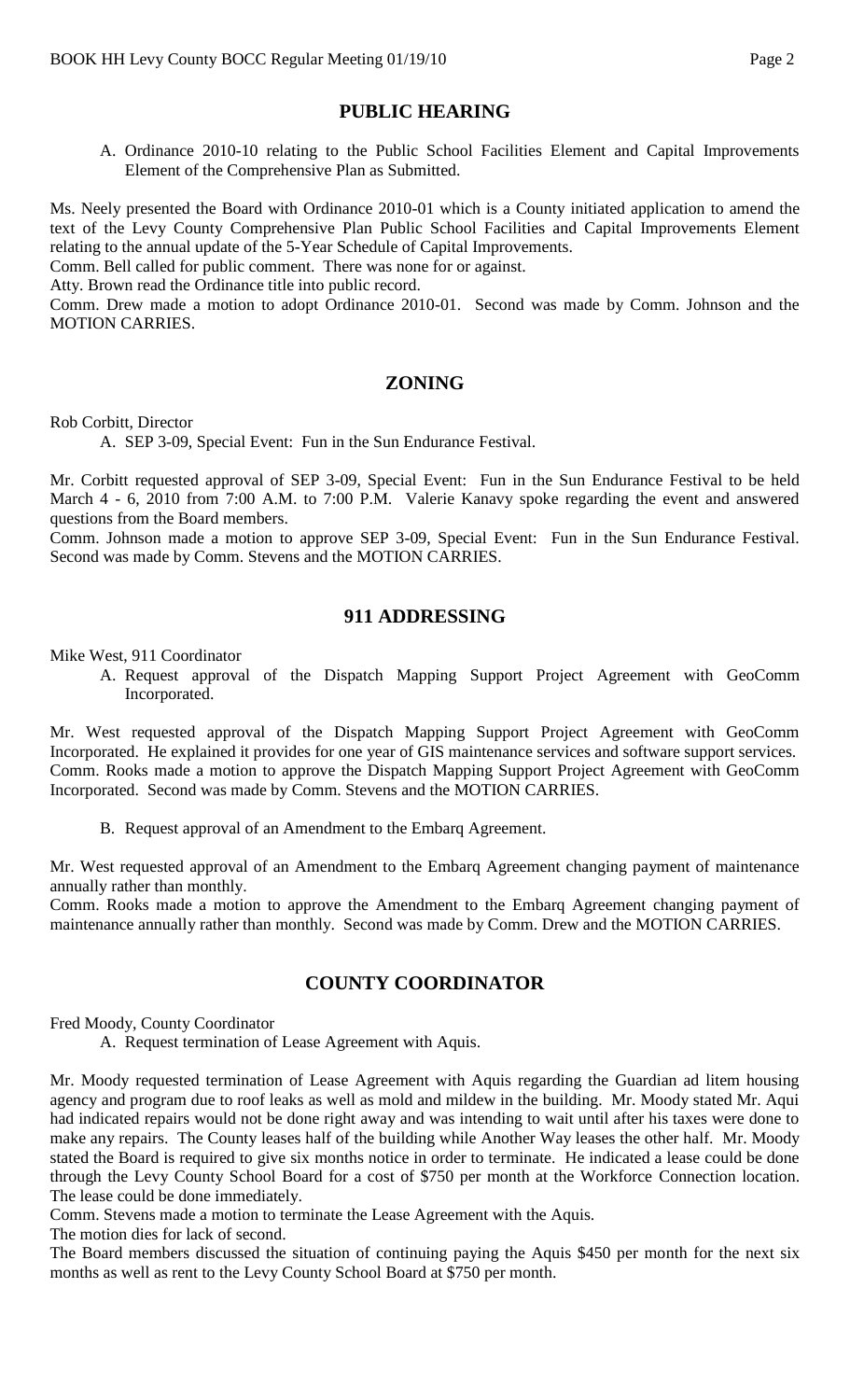Atty. Brown offered to write a letter to the Aquis citing health concerns of the building for the employees and clients in an effort to terminate the Lease Agreement without continuing with the six-month additional rent. Comm. Rooks made a motion to terminate the Lease Agreement with an effective date of February 1, 2010. Second was made by Comm. Drew and the MOTION CARRIES.

Comm. Rooks requested an update at the next Board meeting from Mr. Moody on this situation. Comm. Rooks suggested allowing the Guardian ad litem employees to meet with clients in the Board meeting room and use the Board office phones temporarily until office space can be made available.

B. Request approval of Lease Agreement with the Levy County School Board. - TABLED

# **EMERGENCY MANAGEMENT**

Mark Johnson, Director

A. Request permission to begin sealed bid process and permitting process for the construction of the new Emergency Operations Center metal storage building.

Mr. Johnson requested permission to begin sealed bid process and permitting process for the construction of the new Emergency Operations Center metal storage building. The estimated cost will be \$50,000 to \$52,000. The first funding source for this building is from Progress Energy. Emergency Management has had a two-year contract through the (REP) Radiological Emergency Planning Program Contract and have been able to hold back \$40,000 in the program over the two year period. The second source of funding is the (FDEM) Florida Division of Emergency Management (EMPA) Emergency Management Preparedness & Assistance Grant Program in the amount of \$12,000. No County matching funds are required as all the funds are currently in their budget.

Comm. Stevens made a motion to move forward with the bid process of the metal storage building as requested. Second was made by Comm. Drew and the MOTION CARRIES. Comm. Bell votes NO.

# **ROAD DEPARTMENT**

Bruce Greenlee, Administrative Superintendent

A. Request Approval of C32 Drainage Easement.

Mr. Greenlee brought Lee Mills to the podium to give explanation of widening and resurfacing of C32 and drainage easement. Mr. Mills explained the easement is necessary to ease the drainage problem for land owned by Louie Gilbert. The problem occurs close to where the School Board has an existing drainage facility for the school.

Comm. Rooks made a motion to approve the C32 Drainage Easement. Second was made by Comm. Stevens and the MOTION CARRIES.

B. Resolution 2010-07 Authorizing the Execution of Amendment #1 to Traffic Signal Maintenance and Compensation Agreement with Florida Department of Transportation for maintenance of Traffic Signals and Intersection Control Beacons in Levy County.

Mr. Greenlee requested Board approval of Resolution 2010-07.

Comm. Drew made a motion to approve Resolution 2010-07. Second was made by Comm. Stevens and the MOTION CARRIES.

Mr. Greenlee gave information to the Board regarding a letter the Road Department had sent to the State regarding traffic accident information at the intersection of 320 and 341. A response indicated there was only one confirmed traffic accident with injury during the time surveyed of one year and therefore did not warrant the control beacons to be placed at this location.

#### **SHIP**

Dick Tummond A. Deferred Payment Loan.